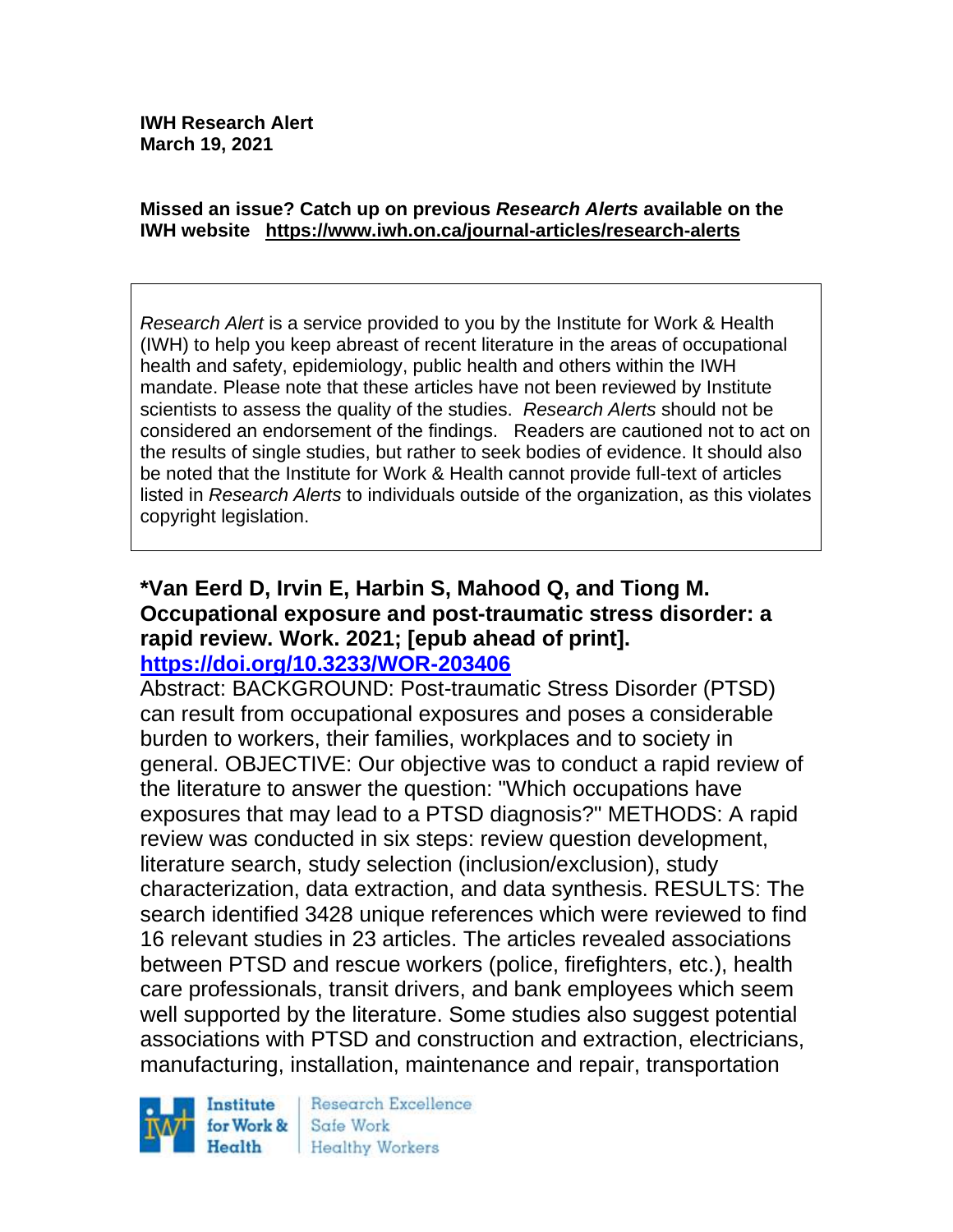and material moving, and clerical workers. CONCLUSIONS: A rapid review of the peer-reviewed scientific literature of PTSD prevalence or treatment suggests many occupations have exposures that could be associated with PTSD. Occupational traumatic events were most often associated with PTSD diagnosis. More research is needed to better understand the association between occupation and PTSD

### **Aanesen F, Berg R, Lochting I, Tingulstad A, Eik H, Storheim K, et al. Motivational interviewing and return to work for people with musculoskeletal disorders: a systematic mapping review. Journal of Occupational Rehabilitation. 2021; 31(1):63-71. <https://doi.org/10.1007/s10926-020-09892-0>**

Abstract: Purpose There is limited knowledge about motivational interviewing (MI) for people on sick leave with musculoskeletal disorders. Hence, our objective was to investigate what research on MI as a method to facilitate return to work for individuals who are on sick leave due to musculoskeletal disorders exists, and what are the results of the research? Methods We systematically searched MEDLINE, PsycINFO, EMBASE, Cochrane Library, CINAHL, Web of Science, Sociological Abstracts, Epistemonikos, SveMed + and DARE & HTA (covering 1983 to August 2019). We also searched the MINT bulletin and relevant web pages. Eligibility criteria: empirical studies investigating MI and return to work for people with musculoskeletal disorders. Two authors independently screened the records, critically appraised the studies and charted the data using a data extraction form. Results The searches identified 1264 records of which two studies were included. One randomized controlled trial (RCT) found no effect of MI on return to work for disability pensioner with back pain ( $n = 89$ , high risk of bias), while a cluster RCT found that MI increased return to work for claimants with chronic musculoskeletal disorders ( $n = 728$ , low risk of bias). Conclusions This mapping review identified a huge gap in research on MI to increase return to work for individuals with musculoskeletal disorders. Registration Current Research Information System in Norway, project id: 635823 ( https://app.cristin.no/projects/show.jsf?id=635823 ).

# **Baptista MC, Burton WN, Pawlecki B, and Pransky G. A physician's guide for workers' return to work during COVID-19 pandemic. Journal of Occupational & Environmental Medicine.**

Institute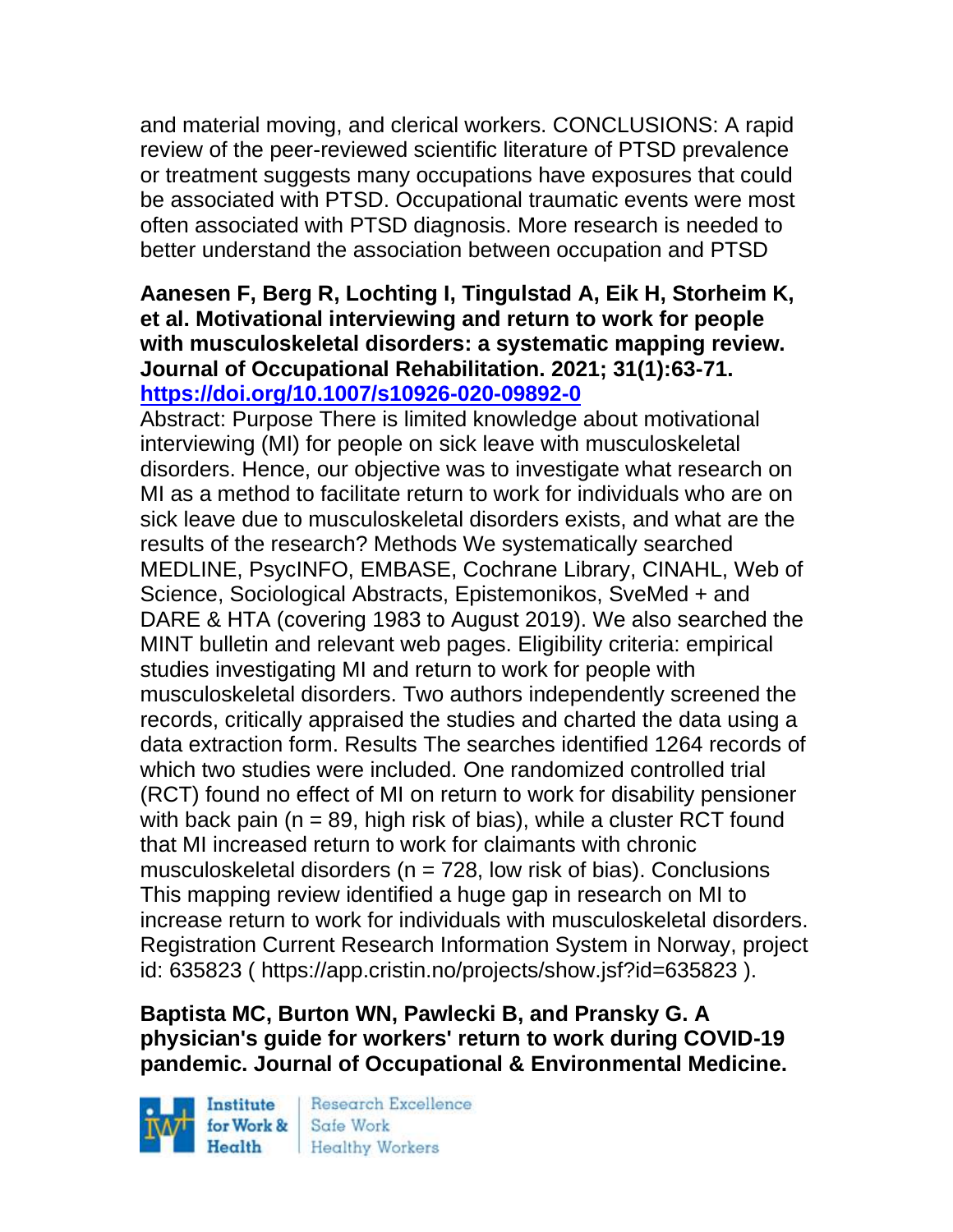# **2021; 63(3):199-220.**

**<https://doi.org/10.1097/JOM.0000000000002118> [open access]** Abstract: OBJECTIVE: Higher probability of developing severe COVID-19 has been associated with health risk factors and medical conditions which are common among workers globally. For at risk workers, return to work may require additional protective policies and procedures. METHODS: A review of the medical literature was conducted on health risk factors and medical conditions associated with increased COVID-19 morbidity and mortality, standardized measures for community COVID transmission, and occupationspecific risk. RESULTS: The relative risk of acquiring and the severity of COVID-19 for workers is associated with three pillars: individual risk, workplace risk, and community risk. Matrices were developed to determine a worker's individual risk based on these three pillars. CONCLUSIONS: A practical decision tool is proposed for physicians evaluating and managing individual worker COVID-19 risk in the context of returning to work

**Bezyak J, Iwanaga K, Moser E, and Chan F. Assessing employers' stigmatizing attitudes toward people with disabilities: a brief report. Journal of Vocational Rehabilitation. 2021; 54(2):185-191.** 

**<https://doi.org/10.3233/JVR-201129>** 

**Duan X, Sun H, He Y, Yang J, Li X, Taparia K, et al. Personal protective equipment in COVID-19: impacts on health performance, work-related injuries, and measures for prevention. Journal of Occupational & Environmental Medicine. 2021; 63(3):221-225.** 

**<https://doi.org/10.1097/JOM.0000000000002123> [open access]** Abstract: OBJECTIVE: To assess impact of personal protective equipment (PPE) on healthcare providers (HCPs) in caring for COVID-19 patients. METHODS: A cross-sectional survey was conducted over 50 hospitals in China. Descriptive analyses and Chisquare tests were performed on the collected data. RESULTS: All 104 frontline HCPs report negative impacts of PPE on their clinical performance, 97% of them experienced discomfort and injuries caused by wearing PPE for long hours. Frontline HCPs provided suggestions to alleviate the negative impacts and to enhance

Institute  $Heath$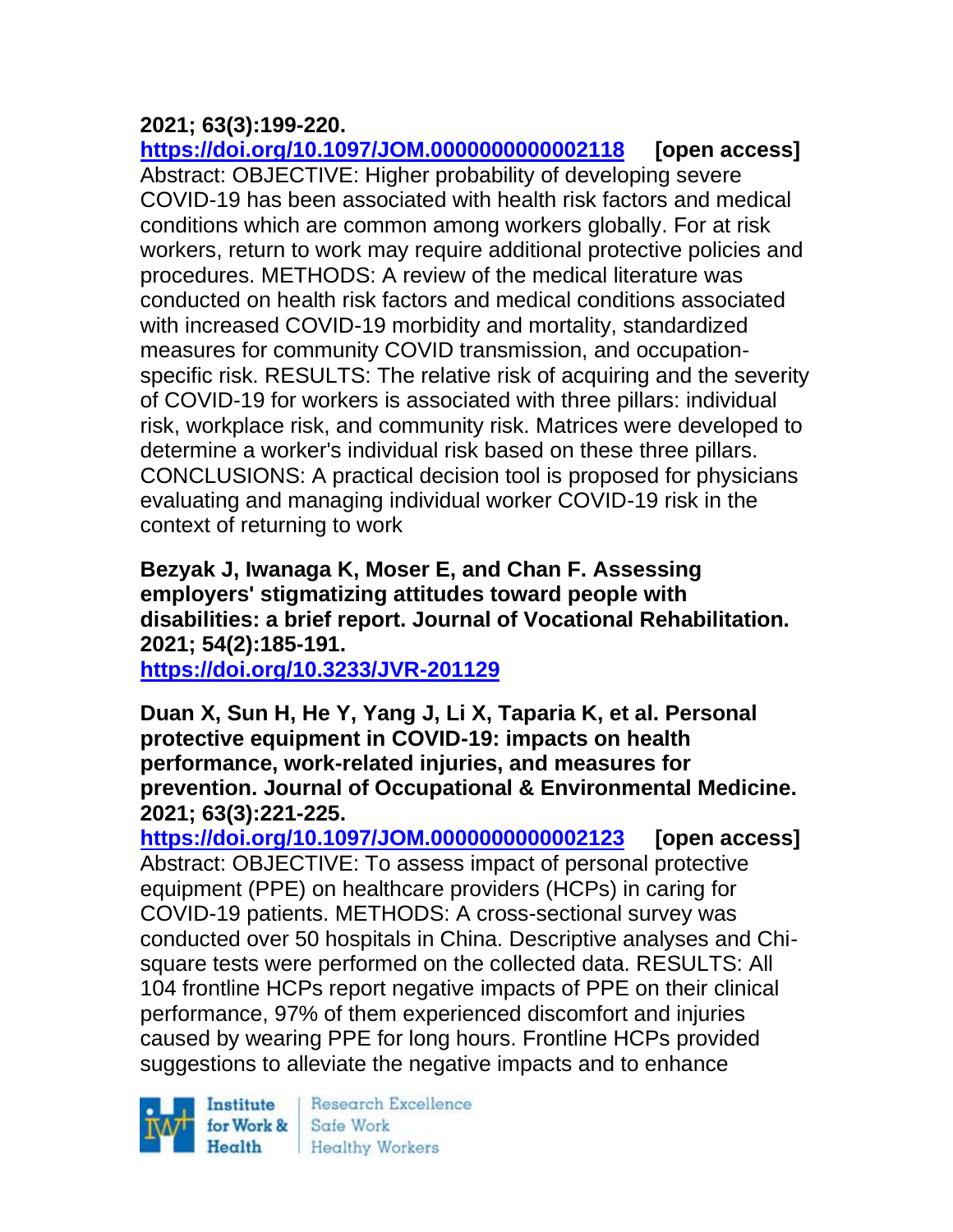communication between healthcare staff and patients. Two hundred eighty two non-frontline HCPs also revealed similar problems; however, we recorded a few discrepancies between answers given by frontline and non-frontline HCPs. CONCLUSIONS: Wearing PPE for long hours degrades health performance. Measures were suggested to improve the design of PPE for protecting HCPs and enhancing their services to COVID patients

### **Durand MJ, Coutu MF, Tremblay D, Sylvain C, Gouin MM, Bilodeau K, et al. Insights into the sustainable return to work of aging workers with a work disability: an interpretative description study. Journal of Occupational Rehabilitation. 2021; 31(1):92-106.**

# **<https://doi.org/10.1007/s10926-020-09894-y>**

Abstract: Purpose A sustainable return to work (S-RTW) following prolonged work disability poses particular challenges as workers age. This article provides a synthesis of the factors and issues involved in a S-RTW process for aging workers following such a disability. Methods Using interpretive description methods, a critical review was conducted of the literature specifying return-to-work factors and issues for aging workers with regard to four major causes of work disability (musculoskeletal disorders, common mental disorders, cancer or other chronic diseases). The initial review concerned the 2000-2016 literature, and was subsequently updated for November 2016-December 2018. To further explore and contextualise the results of this literature review, four focus groups were held with stakeholders, representing the workplace, insurance, and healthcare systems and workers. Qualitative thematic analysis was performed. Results Fifty-five articles were reviewed and 35 stakeholders participated in the focus groups. Returning to work and staying at work appear to be particularly challenging for aging workers, who face notable issues and stigma concerning their ability to meet work demands, as well as their mobilisation and engagement in these processes. Such findings echo in many ways the main assertions of the literature on aging at work, except those regarding the transformation of capacities with aging, which is not mentioned in relation to workers with a work disability. The influence of healthcare and compensation systems on the S-RTW of aging work-disabled workers has also received little attention to date. Conclusions The

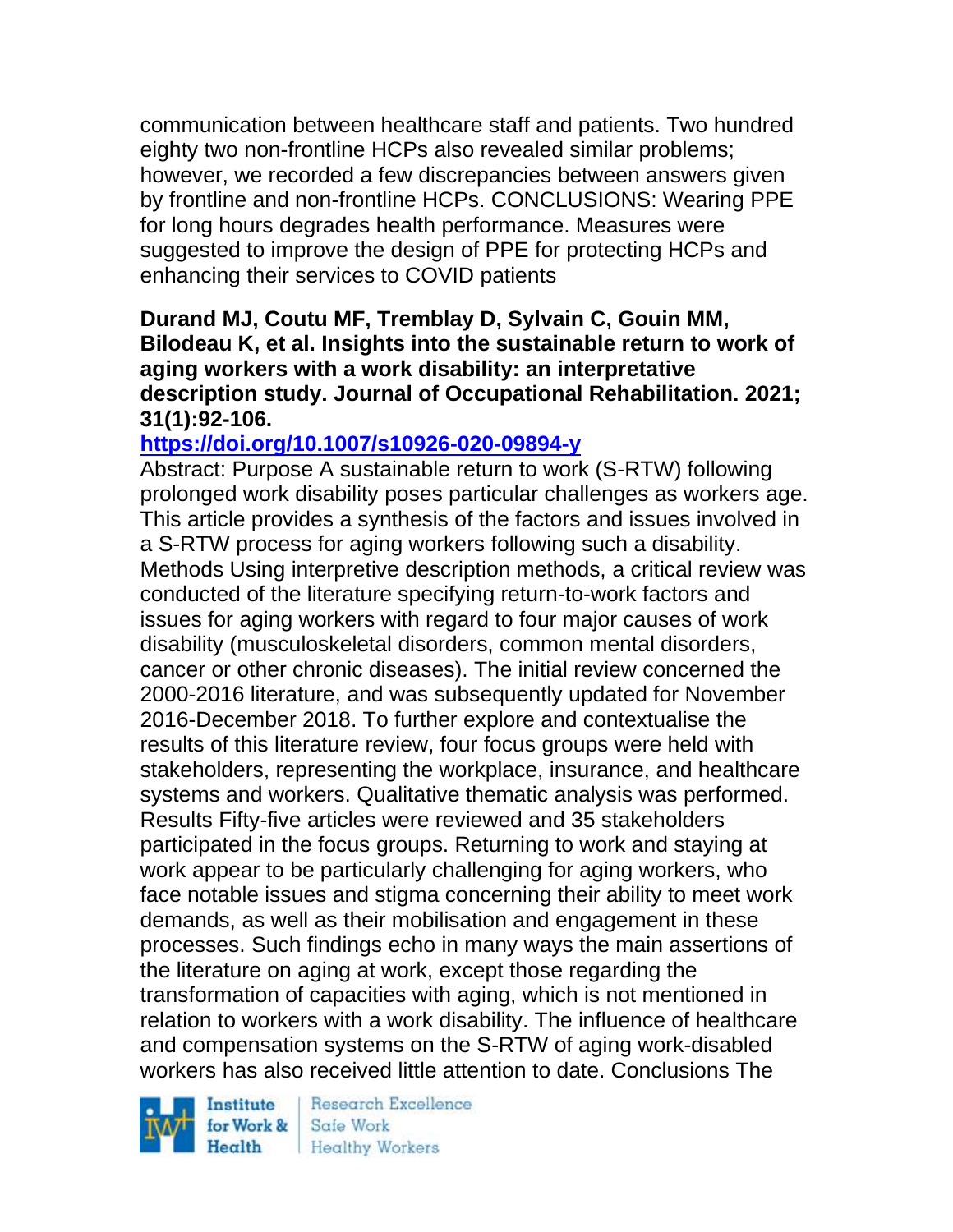results underscore that aging workers with a disability are frequently vulnerable in terms of their health or their jobs. Intersectoral efforts are needed to remedy this situation to keep them at work

#### **Fragala MS, Hunter JL, Satish A, Jelovic NA, Carr S, Bailey AM, et al. Workplace mental health: application of a population health approach of proactive screening to identify risk and engage in care. Journal of Occupational & Environmental Medicine. 2021; 63(3):244-250.**

**<https://doi.org/10.1097/JOM.0000000000002116> [open access]** Abstract: OBJECTIVE: To evaluate a proactive, voluntary screening program designed to identify employees with emerging mental health risk and engage them in care. METHODS: Risk was proactively identified through online screening of 344 participants. At-risk participants were offered a mental health care concierge to provide support, develop a care plan, and connect to care. RESULTS: Risk for common mental health conditions was identified in 244 (71%) participants, of whom 66 (27%) connected with a care concierge. Compared with participants who did not connect to a care concierge, those who did were more likely to report a financial crisis (68.2% vs 50.8%) and less likely to report verbal abuse (9.1% vs 19.6%) and difficulty meeting daily needs (12.1% vs 25.1%). CONCLUSION: Implementation of this screening program identified employees at risk for mental health conditions and facilitated connection to care

**Frentzel E, Geyman Z, Rasmussen J, Nye C, and Murphy KM. Pre-employment transition services for students with disabilities: a scoping review. Journal of Vocational Rehabilitation. 2021; 54(2):103-116. <https://doi.org/10.3233/JVR-201123>** 

**Halonen JI, Lallukka T, Kujanpaa T, Lahti J, Kanerva N, Pietilainen O, et al. The contribution of physical working conditions to sickness absence of varying length among employees with and without common mental disorders. Scandinavian Journal of Public Health. 2021; 49(2):141-148. <https://doi.org/10.1177/1403494820901411> [open access]** Abstract: Aims: The aim was to examine whether the contribution of physical work exposures to the risk of sickness absence (SA) is

Institute Health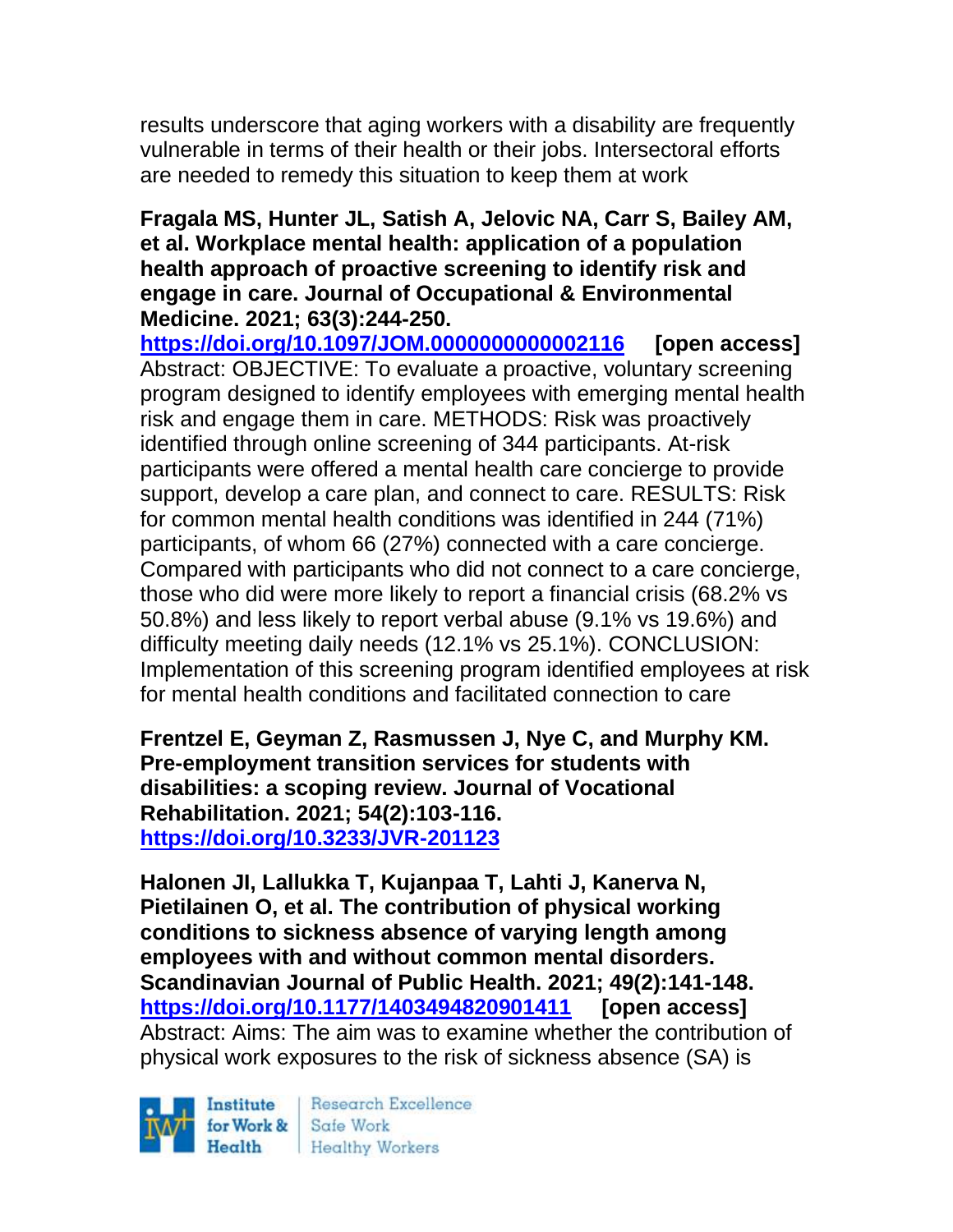different between those with and without common mental disorders (CMD). Methods: We used questionnaire data on four work exposures and CMD from 6159 participants of the Helsinki Health Study cohort with 12,458 observations from three surveys (2000- 2002, 2007 and 2012). We formed combination exposures for the work exposures (hazardous exposures, physical workload, computer and shift work) with CMD. Associations with SA of different length were examined with negative binomial regression models. Results: We observed stronger associations for CMD with SA than for the individual work exposures. The strength of the associations for hazardous exposures and physical workload increased with length of SA, especially when the participant also had CMD. The strongest associations for the combined exposures were observed for SA >=15 days, the rate ratios being 2.63 (95% CI 2.27-3.05) among those with hazardous exposure and CMD, and 3.37 (95% CI 2.93-3.88) among those with heavy physical workload and CMD. Conclusions: Employees with hazardous exposures or physical workload combined with CMD were at the highest risk of SA compared with those without these exposures or with only one exposure.

#### **Koskenvuori M, Pietilainen O, Elovainio M, Rahkonen O, and Salonsalmi A. A longitudinal study of changes in interactional justice and subsequent short-term sickness absence among municipal employees. Scandinavian Journal of Work, Environment & Health. 2021; 47(2):136-144.**

**<https://doi.org/10.5271/sjweh.3927> [open access]**

Abstract: Objectives Level of perceived interactional justice has been shown to be associated with sickness absence, but less is known about the effects of changes in interactional justice. It is also unknown to what extent unmeasured, time-invariant differences contribute to the association. We investigated the association between interactional justice changes and subsequent short-term (1- 3 days) sickness absences over a 12-year follow-up using betweenand within-individual modeling among ageing municipal employees. Methods The data was derived from Helsinki Health Study cohort with baseline survey in 2000-2002 (N=8960, response rate 67%) and follow-up surveys in 2007 and 2012 (response rates 79% and 83%, respectively). At baseline, participants were 40-60-year-old employees of the City of Helsinki, Finland. Sickness absences from

Institute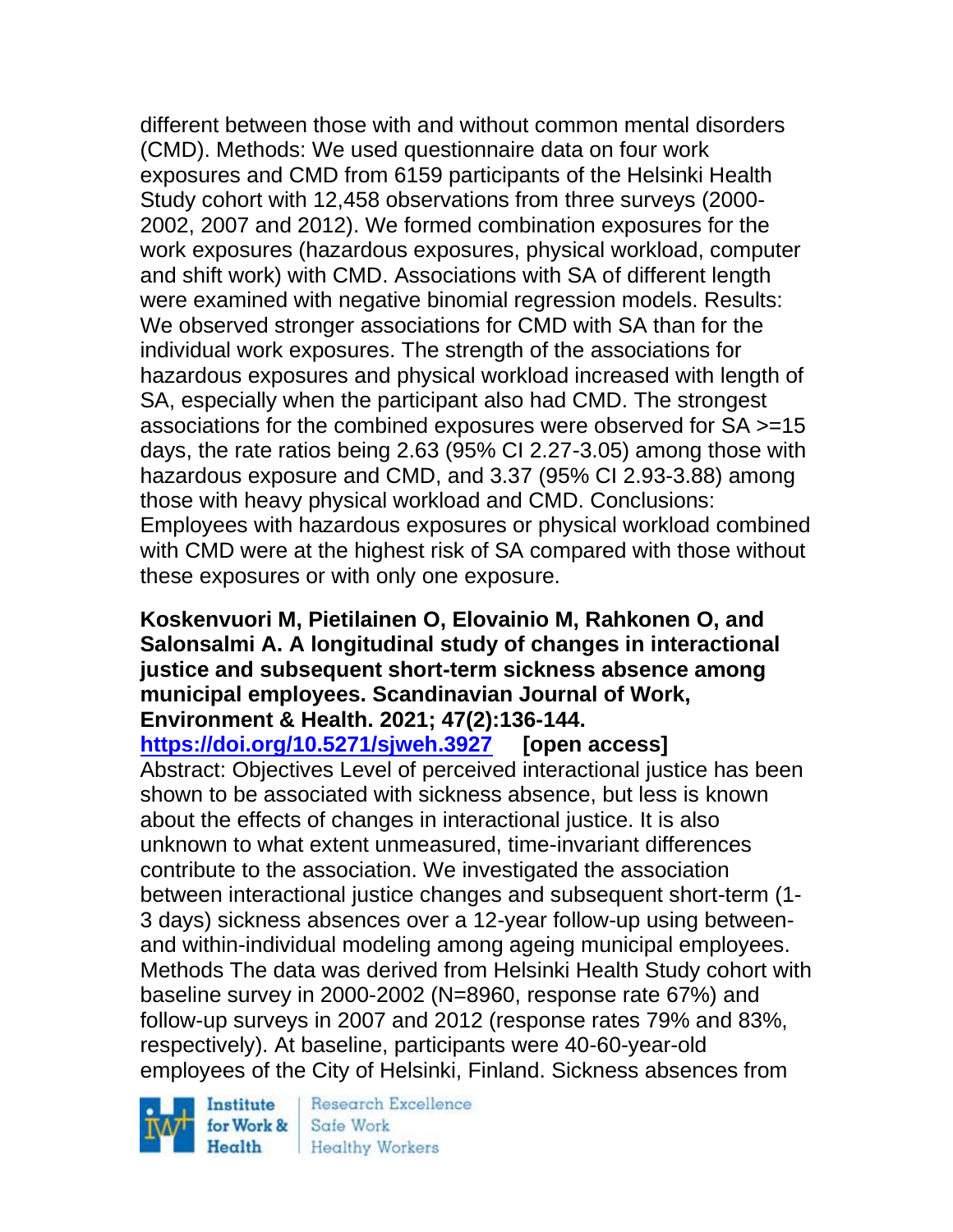the employer's registry were linked with the responses (78%). The analytic sample was 2109 and 2070 individuals for between-individual and 4433 individuals and 8425 observations for within-individual associations. Results Negative change in interactional justice was associated with an increased risk of short-term sickness absence in between-individual models after adjusting for age and gender. Adjustment for sickness absence history attenuated the association. In within-individual models, a negative change in perceived interactional justice was associated with an increased risk of shortterm sickness absence spells [incidence rate ratios (IRR) 1.05 (95% confidence interval 1.01-1.09)]. This association was robust to adjustments for gender, age, health behaviors and sickness absence history. Conclusions Paying attention to management principles especially managerial behavior and treatment of employees to avoid the deterioration of the level of interactional justice - may provide a way of reducing self-certified short-term sickness absence spells

#### **Manttari S, Oksa J, Lusa S, Korkiakangas E, Punakallio A, Oksanen T, et al. Interventions to promote work ability by increasing physical activity among workers with physically strenuous jobs: a scoping review. Scandinavian Journal of Public Health. 2021; 49(2):206-218.**

**<https://doi.org/10.1177/1403494820917532> [open access]** Abstract: Aims: The potential benefits of workplace physical activity (PA) interventions are in improving both health and important workplace outcomes. Despite the differences in PA level between physically strenuous and inactive work, the literature reporting the effectiveness of the interventions does not usually differentiate physically active and inactive jobs. The aim of the current study was therefore to collect and synthesise research evidence on workplace PA interventions to promote work ability specifically among workers in physically strenuous jobs by means of a scoping review. Methods: The databases Medline, Cochrane Central and Scopus were used to identify interventions to promote work ability by increasing PA among workers in physically strenuous jobs. An iterative method was used to obtain an overview of the study elements and to extract details on the study design, sample, intervention, outcomes and effectiveness. Results: A total of 47 studies evaluating eight categories of interventions were found. Out of these, 18 reported significant effects

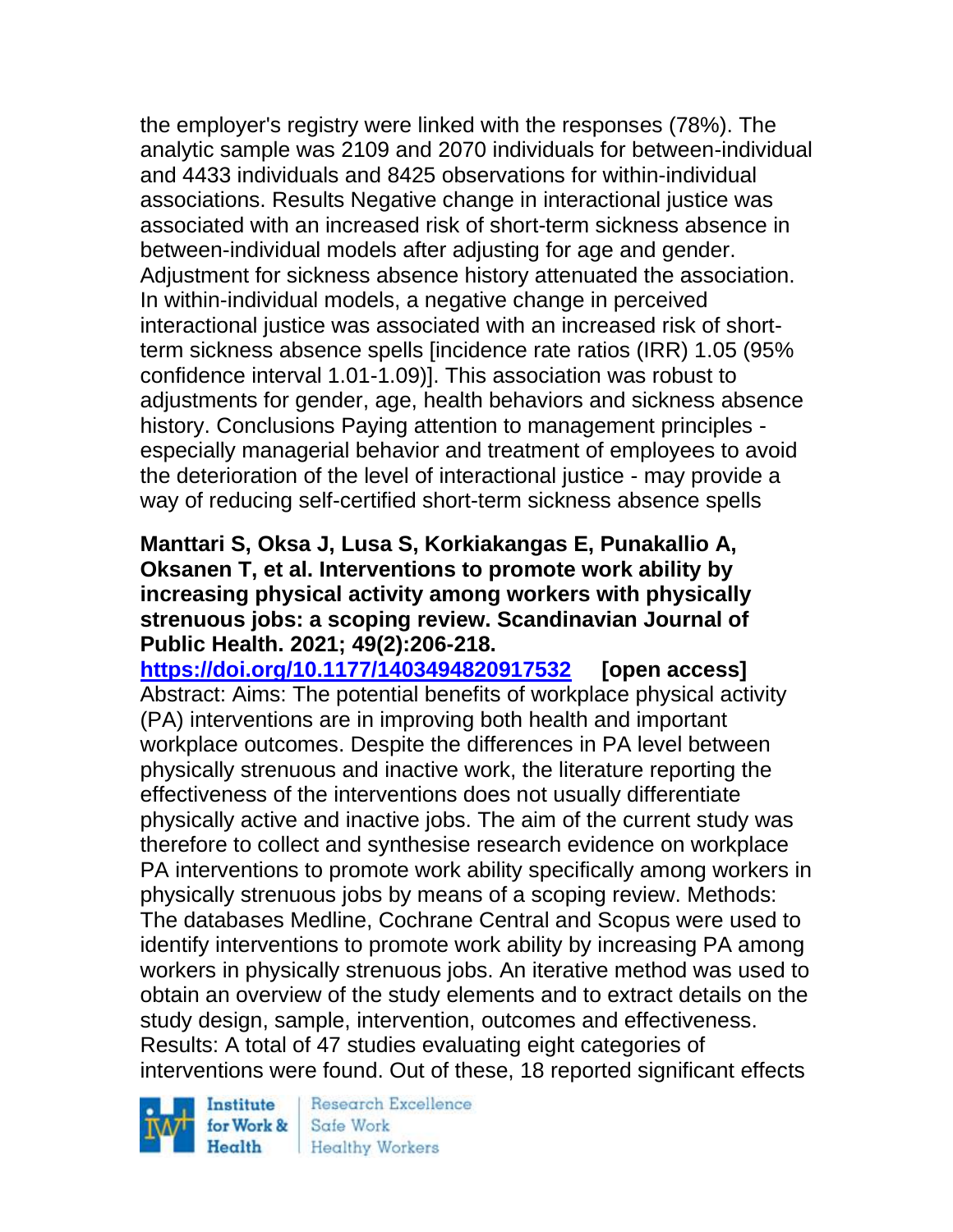on work ability. Positive results came from a range of different interventions, including aerobic exercise, strength training, combined aerobic exercise and strength training, stretching, yoga, consultation and tailored physical exercise programmes. Conclusions: Few interventions were effective in promoting work ability by increasing PA among workers in physically strenuous jobs. In particular, trials based on the demands of work, multimodal interventions and applying wearable technology are needed

# **McIlroy TD, Parker SL, and McKimmie BM. The effects of unanswered supervisor support on employees' well-being, performance, and relational outcomes. Journal of Occupational Health Psychology. 2021; 26(1):49-68.**

# **<https://doi.org/10.1037/ocp0000270>**

Abstract: While the consequences of not having access to supervisor support have been well established, little is known about the repercussions of actively asking a supervisor for social support but failing to receive it. Our research examines this phenomenon, termed unanswered support. Drawing from Self-Determination Theory, we expected that lower need satisfaction would mediate the negative relationship between unanswered support and its predicted outcomes (well-being, performance, and relational outcomes). We also expected that attributions for the lack of support would moderate these indirect effects. In Study 1, 280 employees in the United Kingdom took part in a quasi-experimental field study, where we examined the nature of the relationships between the variables. In Study 2, we recruited 267 undergraduate students at an Australian university and experimentally manipulated unanswered support during a work simulation to investigate its causal effects. Across both studies, unanswered support indirectly affected the outcomes through lower need satisfaction. There was minimal evidence for the hypothesized moderating role of attributions. Unanswered supervisor support appears to reduce employees' psychological need satisfaction, negatively impacting how they feel, behave, and connect with others. Our research highlights the importance of leaders answering requests for support, and the findings have implications for employees, supervisors, and organizations. (PsycInfo Database Record (c) 2021 APA, all rights reserved)

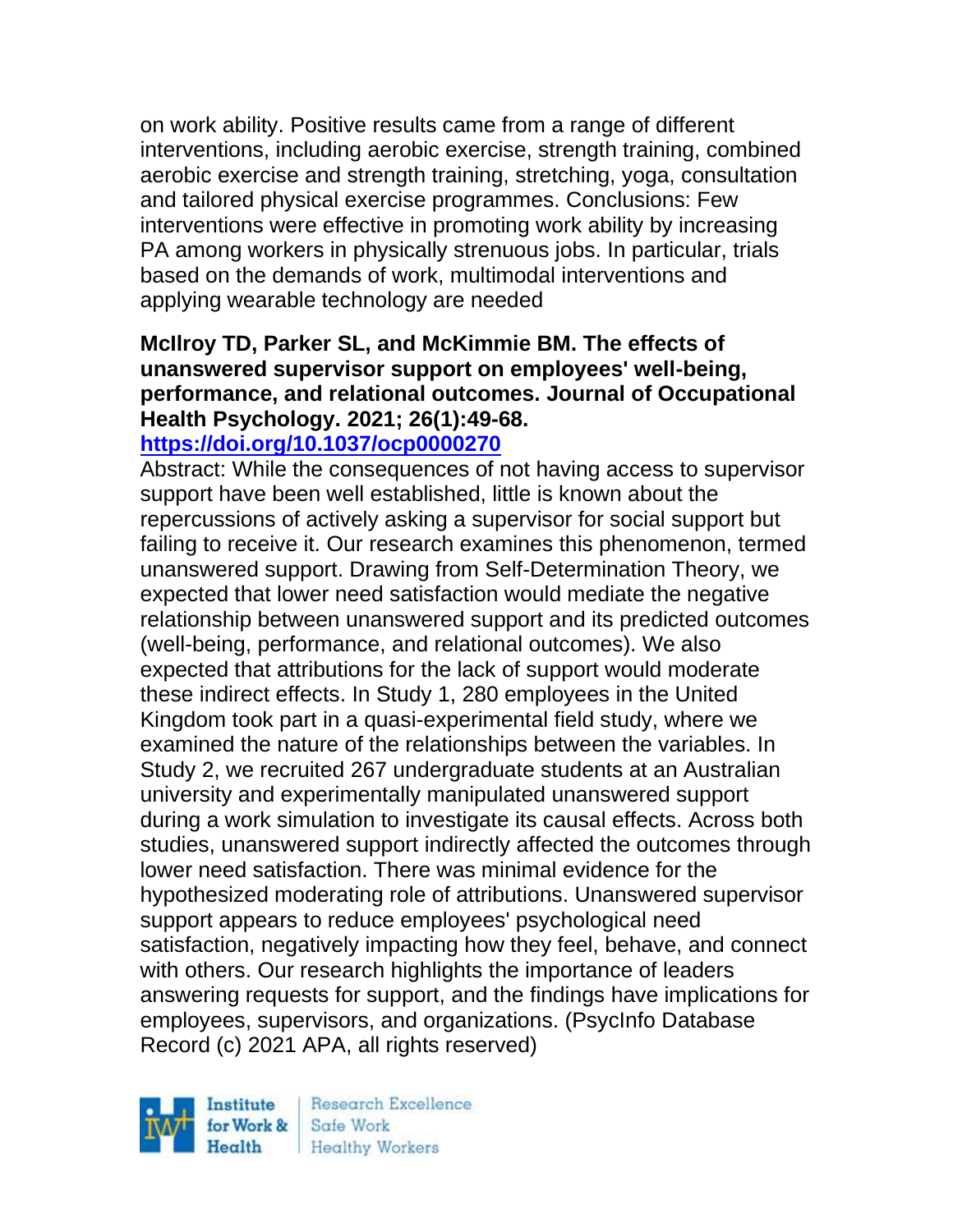#### **Nielsen RA and Midtsundstad TI. Do workplace health-promotion interventions targeting employees with poor health reduce sickleave probability and disability rates? Scandinavian Journal of Public Health. 2021; 49(2):219-227.**

**<https://doi.org/10.1177/1403494820946543> [open access]** Abstract: AIMS: This study aimed to investigate whether introducing workplace health-promotion interventions targeting employees with health problems or reduced work ability affected overall sick leave and disability risk. METHODS: The study population comprised data from an establishment survey from 2010 identifying who had introduced workplace health promotion (the intervention) linked to register data on all employees and their sickness absence and disability pension uptake from 2000 through 2010. RESULTS: Interventions had moderate effects due to varying efficacy in different parts of the labour market. Intervention success was more likely among white-collar workers (e.g. in public administration) compared to blue-collar workers (e.g. in manufacturing), probably due to variations in both organisational and technological constraints. Effects were small among men and moderate among older workers, particularly among women. Overall, disability risk reduction was accompanied by an increase in sickness absence. Sometimes, sickness absence increased in groups with no change in disability risk, suggesting that presenteeism in one group may increase absenteeism in other groups. CONCLUSIONS: Introducing workplace health-promotion interventions may prolong work careers in some labour-market segments. Financial incentives for Norwegian establishments to continue offering workplace health-promotion interventions may be improved, given the current financial model for disability pension and sickness benefits

**Rydz E, Harper A, Leong B, Arrandale VH, Kalia S, Forsman-Phillips L, et al. Sun protection use at work and leisure by outdoor workers in Alberta, Canada. Journal of Occupational & Environmental Medicine. 2021; 63(3):e138-e144. <https://doi.org/10.1097/JOM.0000000000002133> [open access]** Abstract: OBJECTIVE: To assess the prevalence and determinants of sun protection behaviours among outdoors workers at work and leisure in Alberta, Canada. METHODS: We collected outdoor workers' demographics, skin cancer risk factors, job information, and

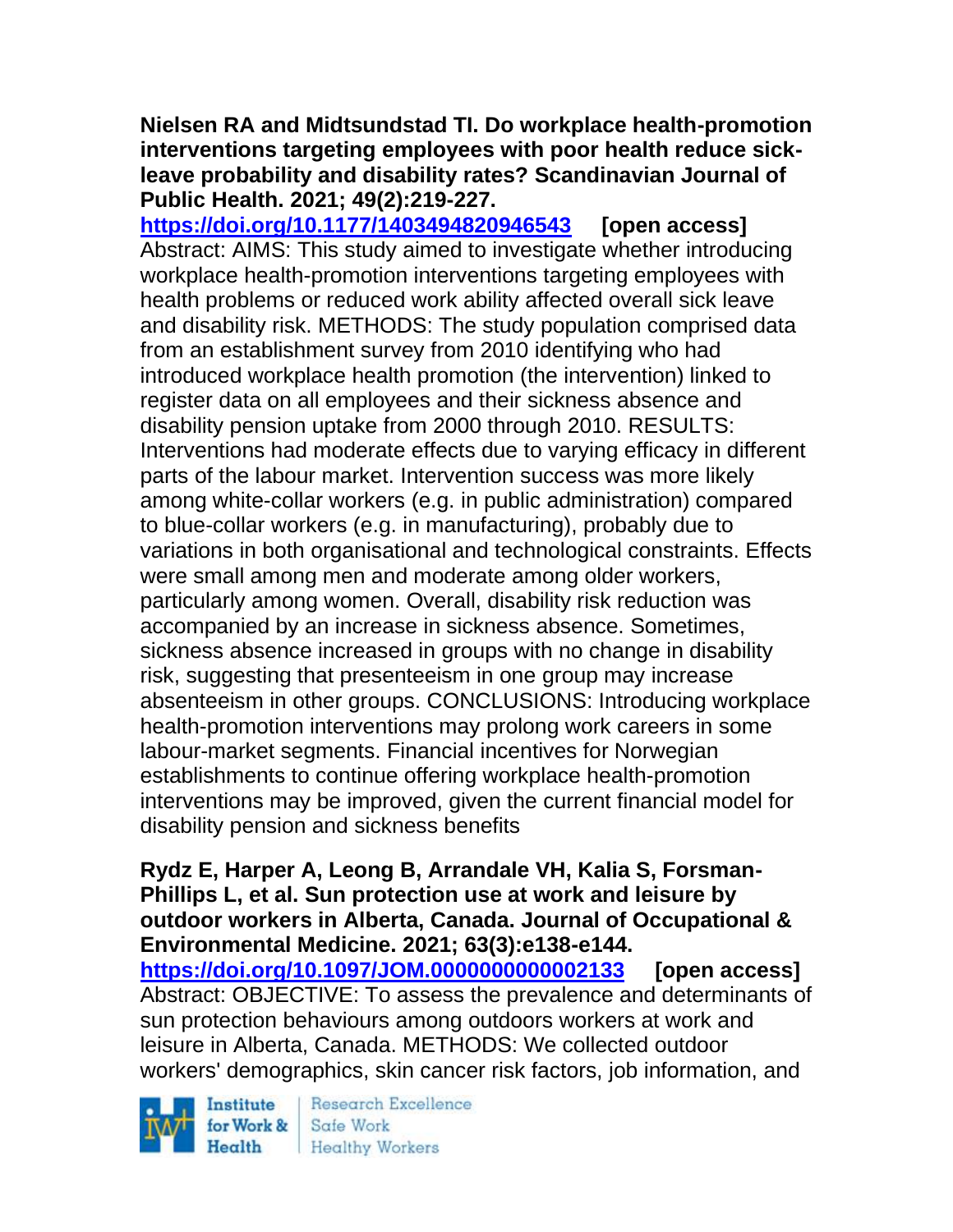sun habits at work and leisure using self-completed questionnaires. For both settings, we compared use of specific behaviours and modelled determinants of sun protection behaviour scores. RESULTS: At work, wearing a sleeved shirt (81% often/always) and hat (73%) were most prevalent, while seeking shade (12%) and applying sunscreen (36%) were least prevalent. Workers had higher sun protection scores at work than leisure. Hours spent outdoors was a strong determinant for both models. Additional leisure model predictors were eye colour, sex, skin type, and job group. CONCLUSIONS: Differences in behaviours across settings were observed and should be considered when developing solar UVR exposure reduction initiatives

### **Topper L, Rosas VM, Aarkoti M, Doucette J, and Nabeel I. The prescription of long-acting opioids for working-age patients with workers' compensation or chronic illness diagnoses in the United States: from the National Ambulatory Medical Care Survey (NAMCS), 2010 to 2016. Journal of Occupational & Environmental Medicine. 2021; 63(3):251-255.**

### **<https://doi.org/10.1097/JOM.0000000000002119>**

Abstract: Objective: To examine associations of workers' compensation, chronic conditions, age, sex, and race/ethnicity with primary prescription of long-acting opioids (LAO) among working-age patients in ambulatory care. Methods: Using the National Ambulatory Medical Care Survey (2010 to 2016), we conducted descriptive, bivariate, and multivariate logistic regression analyses of patients aged 18 to 64 with an LAO as their primary medication. Results: Those prescribed an LAO were more likely to be men (adjusted odds ratio  $[aOR] = 1.48$ , 95% CI 1.13, 1.91), have workers' compensation  $(aOR = 2.00, 95\% \text{ CI } 1.12, 3.57)$ , or have diagnoses of lower back pain (aOR = 4.70, 95% CI 3.51, 6.29), arthritis (aOR = 1.53, 95% CI 1.11, 2.09), or depression (aOR = 1.69; 95% CI 1.24, 2.31). Hispanic ethnicity/race had a lower likelihood of LAO use compared with non-Hispanic White (aOR = 0.58; 95% CI 0.37, 0.90). Conclusions: Male sex, workers' compensation, and diagnoses of lower back pain, arthritis, or depression were independently associated with increased LAO prescription odds.



Research Excellence **Healthy Workers**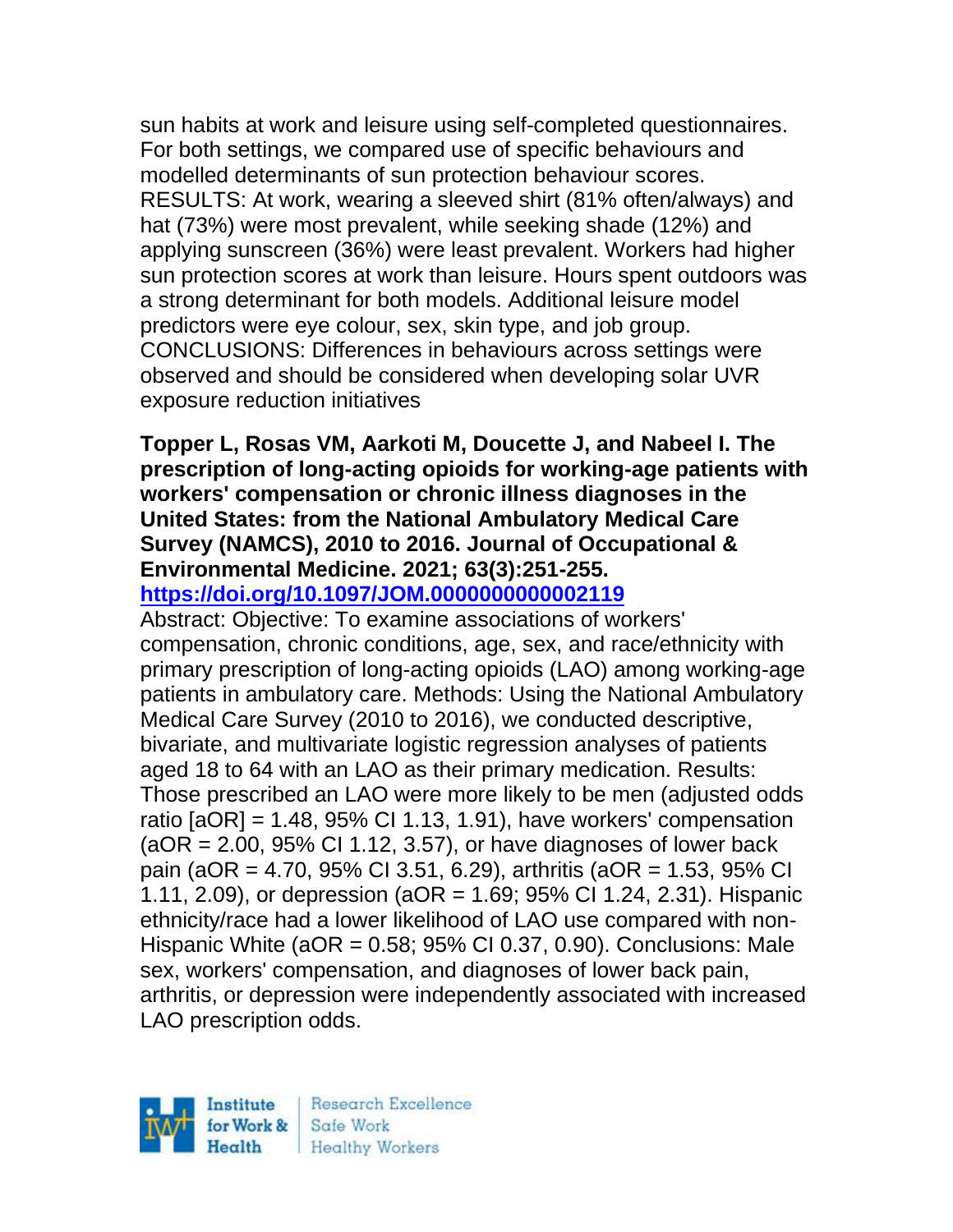#### **Zack B, Arrandale VH, and Holness DL. A qualitative study to identify characteristics of a desirable training program for prevention of occupational skin disease. Annals of Work Exposures and Health. 2021; 65(2):230-238. <https://doi.org/10.1093/annweh/wxaa111>**

Abstract: BACKGROUND: Training and education may be effective strategies for the prevention of work-related contact dermatitis. While there is some information in the literature related to skin-specific training experiences, there is very little information available on workers' preferences related to content and format and to barriers and facilitators to training. OBJECTIVES: To understand workers' experiences and preferences for workplace training and barriers and facilitators to training. METHODS: Following ethics approval, 24 patients with work-related contact dermatitis participated in semistructured interviews obtaining information on training experiences, perceived training effectiveness, desired training characteristics, and barriers and facilitators to training. An inductive thematic analysis was used to identify themes. RESULTS: Though many workers had received general workplace health and safety training, none reported training about skin exposure and disease prevention. Examples of what the workers perceivied as good training included first aid training, while Workplace Hazardous Materials Information System training was felt to be ineffective. Desired content of training for preventing skin exposures included information on the hazards, shortand long-term health impacts, and potential symptoms and personal protective equipment. They desired multi-modal presentation (e.g. inperson and online supplement), hands-on training with visual content and suggested the use of personal stories and negative messaging. Training that could be applied outside the workplace was also valued. Barriers and facilitators to implementation included factors related to the training program itself, the organization, and the regulatory landscape. CONCLUSIONS: These findings can help to shape more effective workplace training programs for skin protection

\*IWH authored publication.